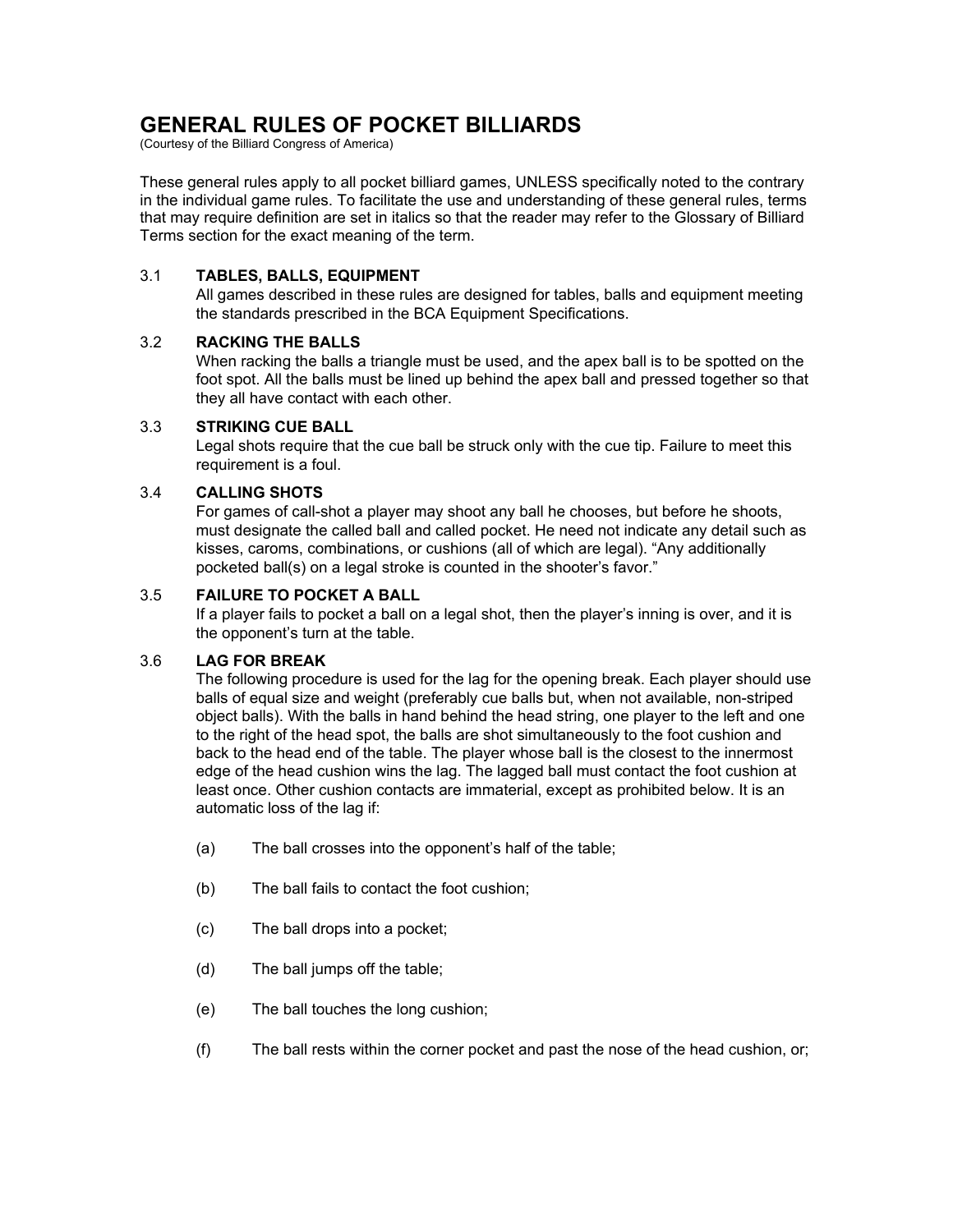(g) The ball contacts the foot rail more than once. If both players violate automaticloss lag rules, or if the referee is unable to determine which ball is closer, the lag is a tie and is replayed.

# 3.7 **OPENING BREAK SHOT**

The opening break shot is determined by either lag or lot. (The lag for break procedure is required for formal competition.) The player winning the lag or lot has the choice of performing the opening break shot or assigning it to the opponent.

# 3.8 **CUE BALL ON OPENING BREAK**

The opening break shot is taken with cue ball in hand behind the head string. The object balls are positioned according to specific game rules. On the opening break, the game is considered to have commenced once the cue ball has been struck by the cue tip

# 3.9 **DEFLECTING THE CUE BALL ON THE GAME'S OPENING BREAK**

On the break shot, stopping or deflecting the cue ball after it has crossed the head string and prior to hitting the racked balls is considered a foul and loss of turn. The opponent has the option of receiving cue ball in hand behind the head string or passing the cue ball in hand behind the head string back to the offending player. (Exception: 9-Ball, see rule 5.3: "cue ball in hand anywhere on the table"). A warning must be given that a second violation during the match will result in the loss of the match by forfeiture. (See Rule 3.28.)

# 3.10 **CUE BALL IN HAND BEHIND THE HEAD STRING**

This situation applies in specific games whereby the opening break is administered or a player's scratching is penalized by the incoming player having cue ball in hand behind the head string. The incoming player may place the cue ball anywhere behind the head string. The shooting player may shoot at any object ball as long as the base of the object ball is on or below the head string. He may not shoot at any ball, the base of which is above the head string, unless he first shoots the cue ball below the head string and then by hitting a rail causes the cue ball to come back above the head string and hit the object ball. The base of the ball (the point of the ball touching the table) determines whether it is above or below the head string. If the incoming player inadvertently places the cue ball on or below the head string, the referee or the op-posing player must inform the shooting player of improper positioning of the cue ball before the shot is made. If the opposing player does not so inform the shooting player before the shot is made, the shot is considered legal. If the shooting player is informed of improper positioning, he must then reposition the cue ball. If a player positions the cue ball completely and obviously outside the kitchen and shoots the cue ball, it is a foul. (Refer to Rule 2.21) When the cue ball is in hand behind the head string, it remains in hand (not in play) until the player strikes the cue ball with his cue tip. The cue ball may be adjusted by the player's hand, cue, etc., so long as it remains in hand. Once the cue ball is in play per the above, it may not be impeded in any way by the player; to do so is to commit a foul. Additionally, if the shot fails to contact a legal object ball or fails to drive the cue ball over the head string, the shot is a foul and the opposing player has ball in hand according to the specific game rules.

# 3.11 **POCKETED BALLS**

A ball is considered pocketed if as a result of an otherwise legal shot, it drops off the bed of the table into the pocket and remains there. (A ball that drops out of a ball return system onto the floor is not to be construed as a ball that has not remained pocketed.) A ball that rebounds from a pocket back onto the table bed is not a pocketed ball.

# 3.12 **POSITION OF BALLS**

The position of a ball is judged by where its base (or center) rests.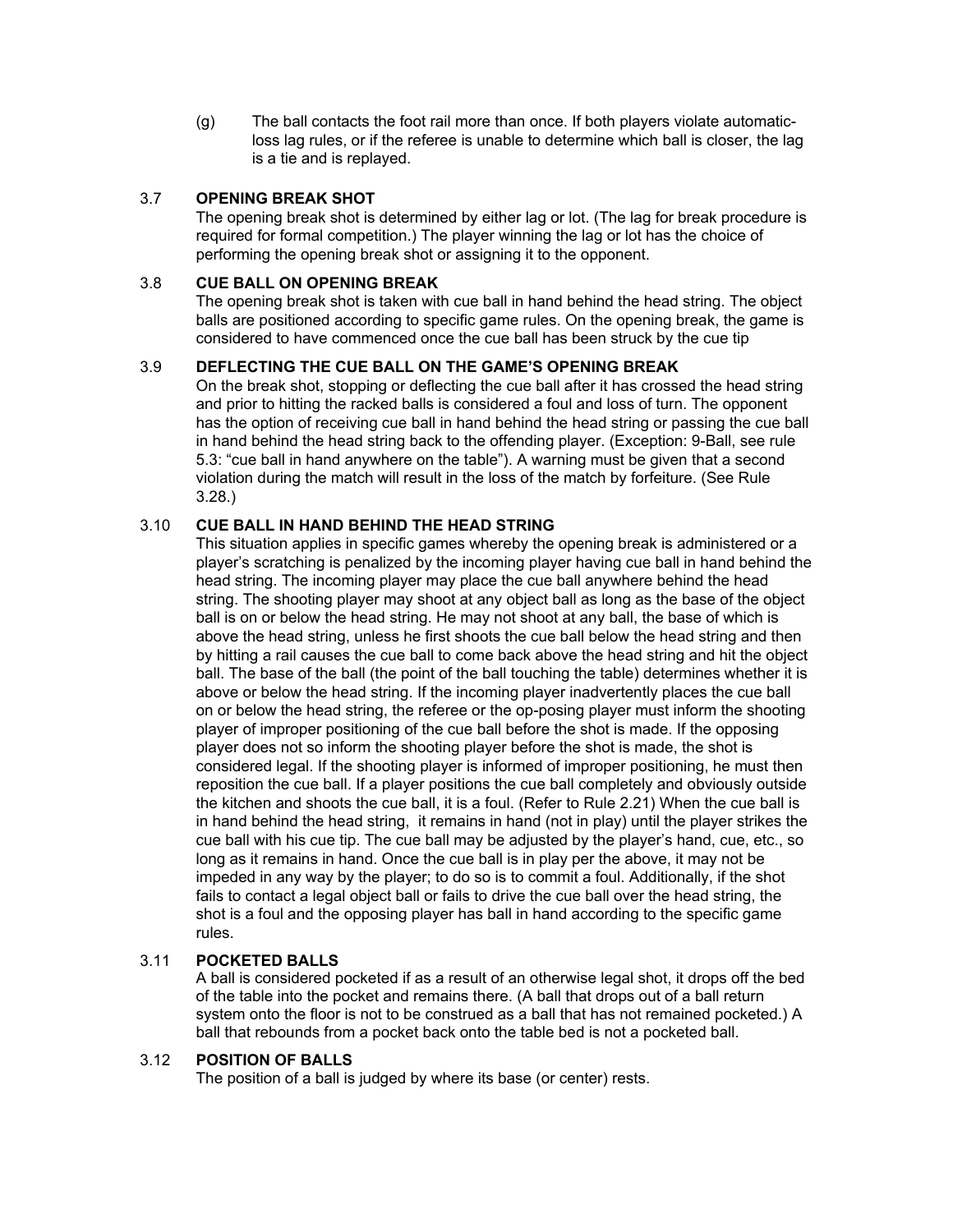# 3.13 **FOOT ON FLOOR**

Player must have at least one foot in contact with the floor at the moment the cue tip contacts the cue ball, or the shot is a foul. Foot attire must be normal in regard to size, shape and manner in which it is worn.

#### 3.14 **SHOOTING WITH BALLS IN MOTION**

It is a foul if a player shoots while the cue ball or any object ball is in motion (a spinning ball is in motion).

## 3.15 **COMPLETION OF STROKE**

A stroke is not complete (and therefore is not counted) until all balls on the table have become motionless after the stroke (a spinning ball is in motion).

#### 3.16 **HEAD STRING DEFINED**

The area behind the head string does not include the head string. Thus, an object ball that is dead center on the head string is playable when specific game rules require that a player must shoot at a ball past the head string. Likewise, the cue ball when being put in play behind the head string (cue ball in hand behind the head string), may not be placed directly on the head string; it must be behind it.

## 3.17 **GENERAL RULE, ALL FOULS**

Though the penalties for fouls differ from game to game, the following apply to all fouls:

- (a) Player's inning ends;
- (b) If on a stroke, the stroke is invalid and any pocketed balls are not counted to the shooter's credit, and;
- (c) Any ball(s) is re-spotted only if the rules of the specific game require it.

#### 3.18 **FAILURE TO CONTACT OBJECT BALL**

It is a foul if on a stroke the cue ball fails to make contact with any legal object ball first. Playing away from a touching ball does not constitute having hit that ball.

#### 3.19 **LEGAL SHOT**

Unless otherwise stated in a specific game rule, a player must cause the cue ball to contact a legal object ball and then:

- (a) Pocket a numbered ball, or;
- (b) Cause the cue ball or any numbered ball to contact a cushion or any part of the rail. Failure to meet these requirements is a foul.

## 3.20 **CUE BALL SCRATCH**

It is a foul (scratch) if on a stroke, the cue ball is pocketed. If the cue ball touches an object ball that was already pocketed (for example, in a pocket full of object balls), the shot is a foul.

#### 3.21 **FOULS BY TOUCHING BALLS**

It is a foul to strike, touch or in any way make contact with the cue ball in play or any object balls in play with anything (the body, clothing, chalk, me- mechanical bridge, cue shaft, etc.) except the cue tip (while attached to the cue shaft), which may contact the cue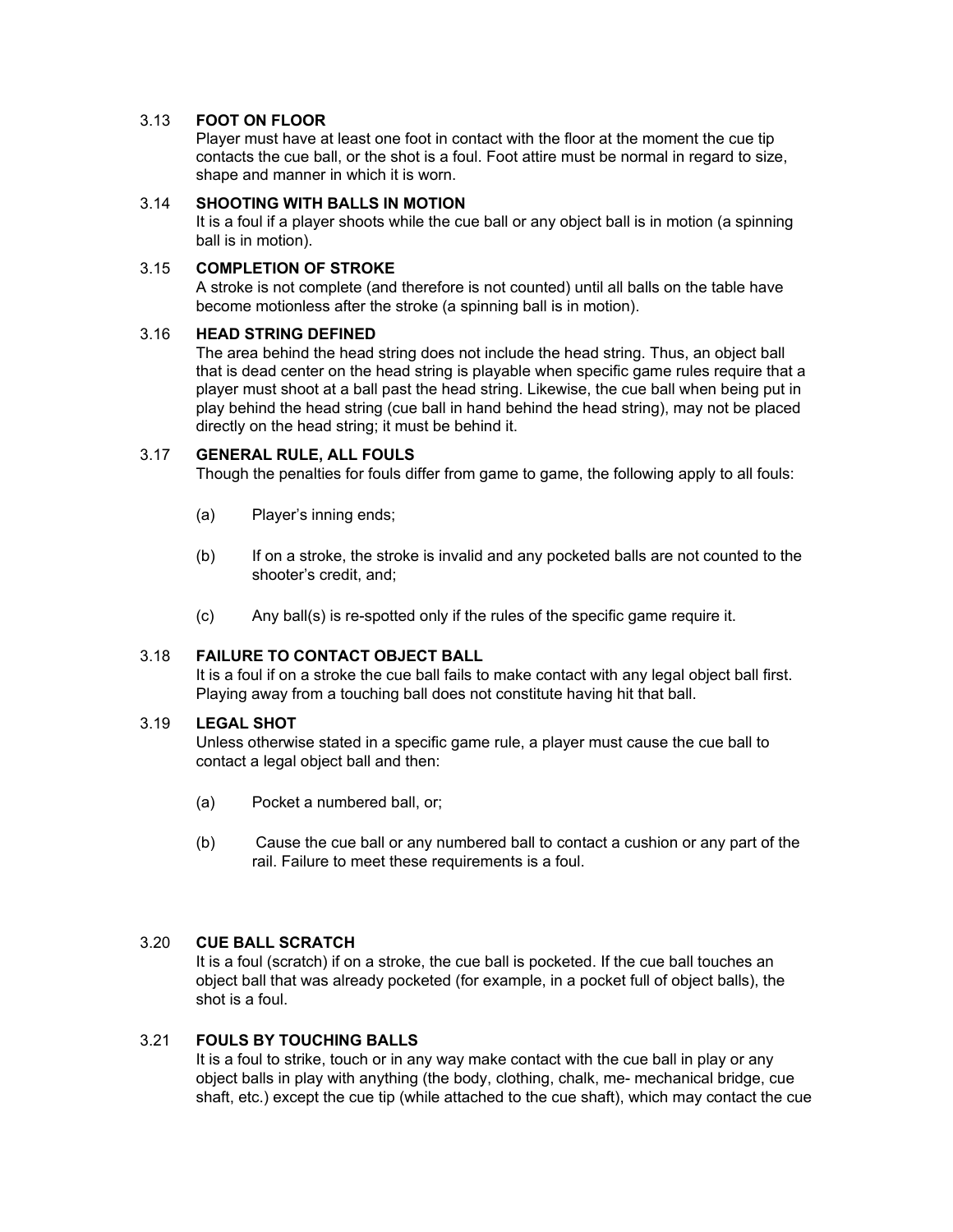ball in the execution of a legal shot. Whenever a referee is presiding over a match, any object ball moved during a standard foul must be returned as closely as possible to its original position as judged by the referee, and the incoming player does not have the option of restoration. (Also see rule 1.16.1)

## 3.22 **FOUL BY PLACEMENT**

Touching any object ball with the cue ball while it is in hand is a foul.

# 3.23 **FOULS BY DOUBLE HITS**

If the cue ball is touching the required object ball prior to the shot, the player may shoot toward it, providing that any normal stroke is employed. If the cue stick strikes the cue ball more than once on a shot, or if the cue stick is in contact with the cue ball when or after the cue ball contacts an object ball, the shot is a foul. (See 2.20for judging this kind of shot.) If a third ball is close by, care should be taken not to foul that ball under the first part of this rule.

## 3.24 **PUSH SHOT FOULS**

It is a foul if the cue ball is pushed by the cue tip, with contact being maintained for more than the momentary time commensurate with a stroked shot. (Such shots are usually referred to as push shots.)

## 3.25 **PLAYER RESPONSIBILITY FOULS**

The player is responsible for chalk, bridges, files and any other items or equipment he brings to, uses at, or causes to approximate the table. If he drops a piece of chalk, or knocks off a mechanical bridge head, as examples, he is guilty of a foul should such an object make contact with any ball in play (or the cue ball only if no referee is presiding over the match).

# 3.26 **ILLEGAL JUMPING OF BALL**

It is a foul if a player strikes the cue ball below center ("digs under" or "lofts" the cue ball) and intentionally causes it to rise off the bed of the table in an effort to clear an obstructing ball. Such jumping action may occasionally occur accidentally, and such "jumps" are not to be considered fouls on their face; they may still be ruled foul strokes, if for example, the ferrule or cue shaft makes contact with the cue ball in the course of the shot.

# 3.27 **JUMP SHOTS**

Unless otherwise stated in rules for a specific game it is legal to cause the cue ball to rise off the bed of the table by elevating the cue stick on the shot, and forcing the cue ball to rebound from the bed of the table. Any miscue when executing a jump shot is a foul.

# 3.28 **BALLS JUMPED OFF TABLE**

Balls coming to rest other than on the bed of the table after a stroke (on the cushion top, rail surface, floor, etc.) are considered jumped balls. Balls may bounce on the cushion tops and rails of the table in play without being jumped balls if they return to the bed of the table under their own power and without touching anything not a part of the table. The table shall consist of the permanent part of the table proper. (Balls that strike or touch anything not a part of the table, such as the light fixture, chalk on the rails and cushion tops, etc., shall be considered jumped balls even though they might return to the bed of the table after contacting items which are not parts of the table proper). In all pocket billiard games, when a stroke results in the cue ball or any object ball being a jumped ball off the table, the stroke is a foul. All jumped object balls are spotted (except in 8 and 9- Ball) when all balls have stopped moving. See specific game rules for putting the cue ball in play after a jumped cue ball foul.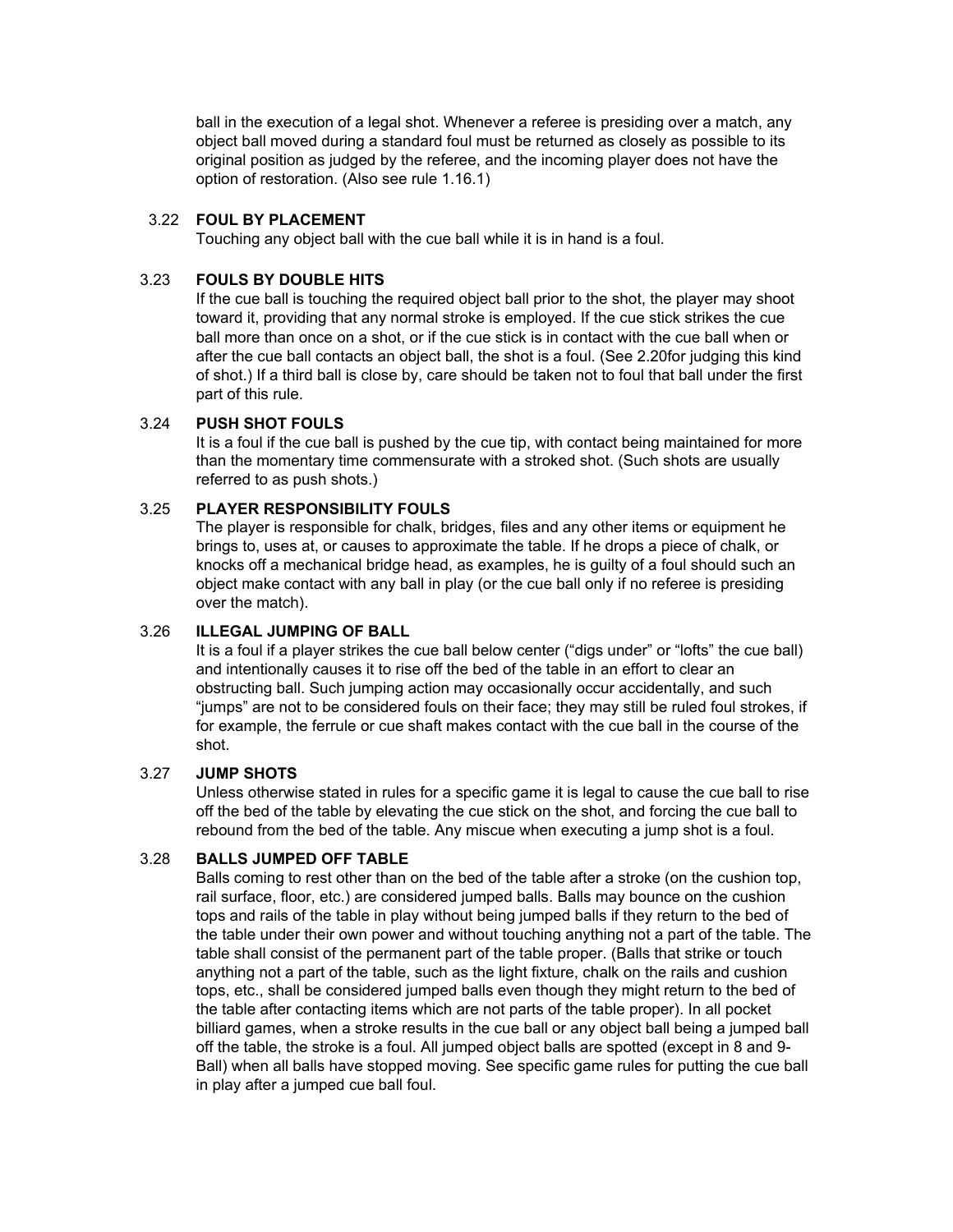# 3.29 **SPECIAL INTENTIONAL FOUL PENALTY**

The cue ball in play shall not be intentionally struck with anything other than a cue's attached tip (such as the ferrule, shaft, etc.). While such contact is automatically a foul under the provisions of Rule 3.19, if the referee deems the contact to be intentional, he shall warn the player once during a match that a second violation during that match will result in the loss of the match by forfeiture. If a second violation does occur, the match must be forfeited.

## 3.30 **ONE FOUL LIMIT**

Unless specific game rules dictate otherwise, only one foul is assessed on a player in each inning; if different penalties can apply, the most severe penalty is the factor determining which foul is assessed.

#### 3.31 **BALLS MOVING SPONTANEOUSLY**

If a ball shifts, settles, turns or otherwise moves "by itself," the ball shall remain in the position it assumed and play continues. A hanging ball that falls into a pocket "by itself" after being motionless for 5 seconds or longer shall be replaced as closely as possible to its position prior to falling, and play shall continue. If an object ball drops into a pocket "by itself" as a player shoots at it, so that the cue ball passes over the spot the ball had been on, unable to hit it, the cue ball and object ball are to be replaced to their positions prior to the stroke, and the player may shoot again. Any other object balls disturbed on the stroke are also to be replaced to their original positions before the shooter replays.

## 3.32 **SPOTTING BALLS**

When specific game rules call for spotting balls, they shall be replaced on the table on the long string after the stroke is complete. A single ball is placed on the foot spot; if more than one ball is to be spotted, they are placed on the long string in ascending numerical order, beginning on the foot spot and advancing toward the foot rail. When balls on or near the foot spot or long string interfere with the spotting of balls, the balls to be spotted are placed on the extension of the long string "in front" of the foot spot (between the foot spot and the center spot), as near as possible to the foot spot and in the same numerical order as if they were spotted "behind" the foot spot (lowest numbered ball closest to the foot spot)..



# 3.33 **JAWED BALLS**

If two or more balls are locked between the jaws or sides of the pocket, with one or more suspended in air, the referee shall inspect the balls in position and follow this procedure: he shall visually (or physically if he desires) project each ball directly downward from its locked position; any ball that in his judgment would fall in the pocket if so moved directly downward is a pocketed ball, while any ball that would come to rest on the bed of the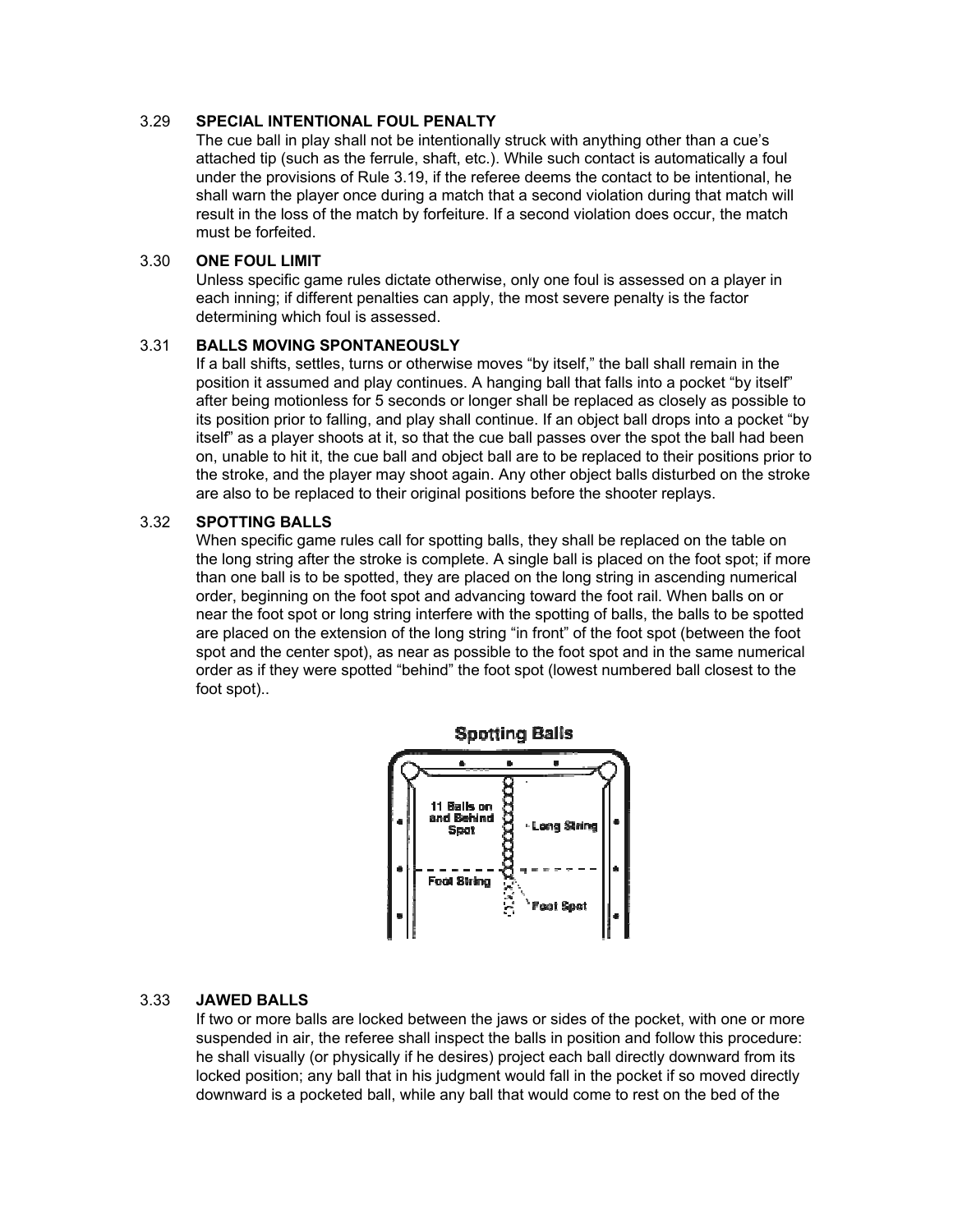table is not pocketed. The balls are then placed according to the referee's assessment, and play continues according to specific game rules as if no locking or jawing of balls had occurred.

# 3.34 **ADDITIONAL POCKETED BALLS**

If extra balls are pocketed on a legal scoring stroke, they are counted in accord with the scoring rules for the particular game.

## 3.35 **NON-PLAYER INTERFERENCE**

If the balls are moved (or a player bumped such that play is directly affected) by a nonplayer during the match, the balls shall be replaced as near as possible to their original positions immediately prior to the incident, and play shall resume with no penalty on the player affected. If the match is officiated, the referee shall replace the balls. This rule also applies to "act of God" interferences, such as earthquakes, hurricanes, light fixture falling, power failures, etc. If the balls cannot be restored to their original positions, replay the game with the original player breaking. This rule is not applicable to 14.1 Continuous where the game consists of successive racks: the rack in progress will be discontinued and a completely new rack will be started with the requirements of the normal opening break (players lag for break). Scoring of points is to be resumed at the score as it stood at the moment of game disruption.

## 3.36 **BREAKING SUBSEQUENT RACKS**

In a match that consists of short rack games, the winner of each game breaks in the next. The following are common options that may be designated by tournament officials in advance:

- (a) Players alternate break.
- (b) Loser breaks.
- (c) Player trailing in game count breaks the next game.

#### 3.37 **PLAY BY INNINGS**

During the course of play, players alternate turns (innings) at the table, with a player's inning ending when he either fails to legally pocket a ball, or fouls. When an inning ends free of a foul, the incoming player accepts the table in position.

#### 3.38 **OBJECT BALL FROZEN TO CUSHION OR CUE BALL**

This rule applies to any shot where the cue ball's first contact with a ball is with one that is frozen to a cushion or to the cue ball itself. After the cue ball makes contact with the frozen object ball, the shot must result in either:

- (a) A ball being pocketed, or;
- (b) The cue ball contacting a cushion, or;
- (c) The frozen ball being caused to contact a cushion attached to a separate rail, or;
- (d) Another object ball being caused to contact a cushion with which it was not already in contact. Failure to satisfy one of those four requirements is a foul. (Note: 14.1 and other games specify additional requirements and applications of this rule; see specific game rules.) A ball which is touching a cushion at the start of a shot and then is forced into a cushion attached to the same rail is not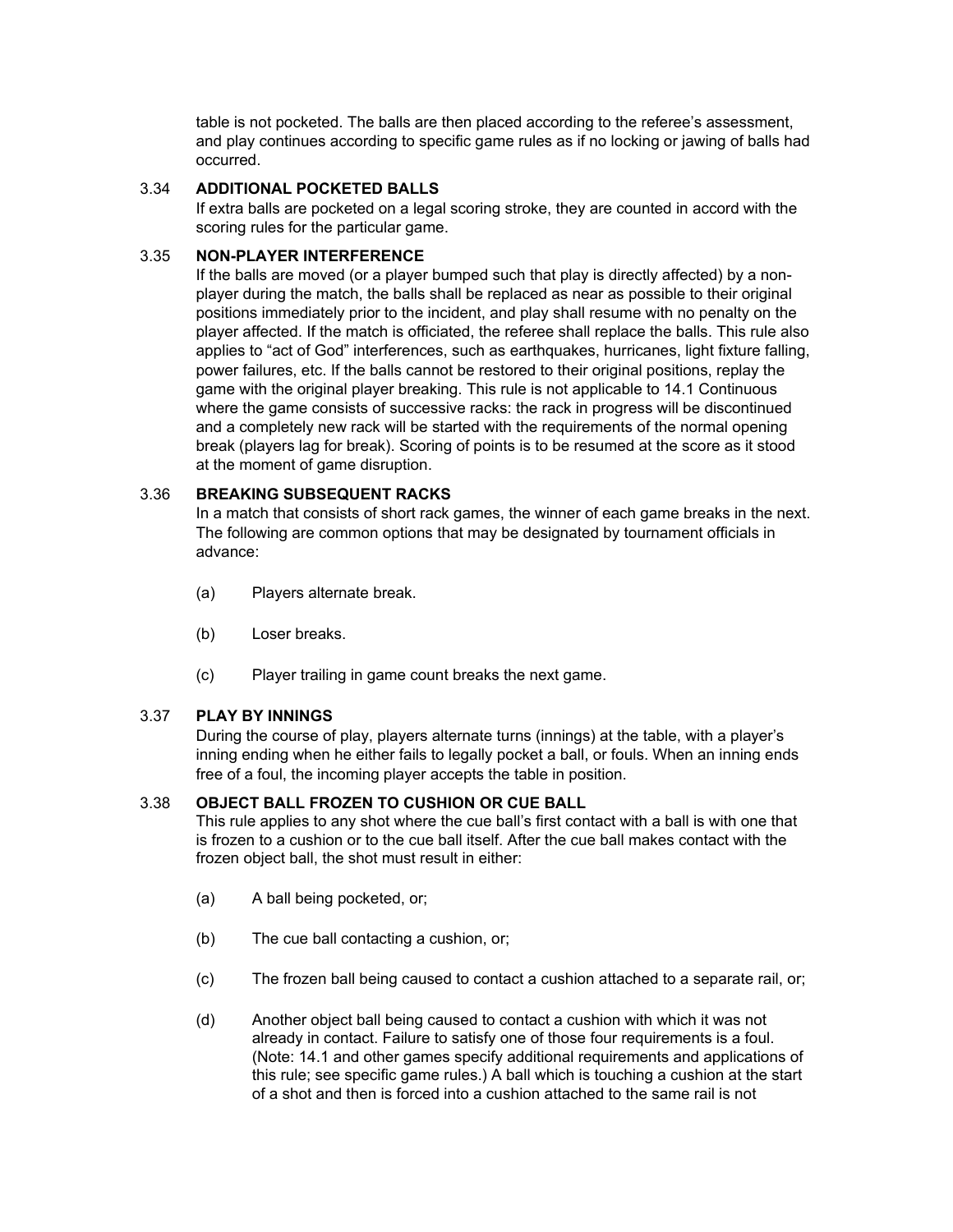considered to have been driven to that cushion unless it leaves the cushion, contacts another ball, and then contacts the cushion again. An object ball is not considered frozen to a cushion unless it is examined and announced as such by either the referee or one of the players prior to that object ball being involved in a shot.

# 3.39 **PLAYING FROM BEHIND THE STRING**

When a player has the cue ball in hand behind the head string (in the kitchen), he must drive the cue ball to a point across the head string before it contacts either a cushion, an object ball, or returns to the kitchen. Failure to do so is a foul if a referee is presiding over a match. If no referee, the opponent has the option to call it either a foul or to require the offending player to replay the shot again with the balls restored to their positions prior to the shot (and with no foul penalty imposed). Exception: if an object ball lies on or outside the head string (and is thus playable) but so close that the cue ball contacts it before the cue ball is out of the kitchen, the ball can be legally played, and will be considered to have crossed the head string. If, with cue ball in hand behind the headstring and while the shooter is attempting a legitimate shot, the cue ball accidentally hits a ball behind the head string, and the cue ball crosses the line, it is a foul. If with cue ball in hand behind the head string, the shooter causes the cue ball to hit an object ball accidentally, and the cue ball does not cross the headstring, the following applies: the incoming player has the option of calling a foul and having cue ball in hand, or having the balls returned to their original position, and having the offending player replay the shot. If a player under the same conditions intentionally causes the cue ball to contact an object ball behind the headstring, it is unsportsmanlike conduct.

## 3.40 **CUE BALL IN HAND FOUL**

During cue ball in hand placement, the player may use his hand or any part of his cue (including the tip) to position the cue ball. When placing the cue ball in position, any forward stroke motion of the cue stick contacting the cue ball will be considered a foul if not a legal shot.

#### 3.41 **INTERFERENCE**

If the non-shooting player distracts his opponent or interferes with his play, he has fouled. If a player shoots out of turn, or moves any ball except during his inning, it is considered to be interference.

# 3.42 **DEVICES**

Players are not allowed to use a ball, the triangle or any other width-measuring device to see if the cue ball or an object ball would travel through a gap, etc. Only the cue stick may be used as an aid to judge gaps or as an aid to aligning a shot, so long as the cue is held by the hand. To do so otherwise is a foul and unsportsmanlike conduct. (Also see Rule 1.3, 1.4 and 2.15)

## 3.43 **ILLEGAL MARKING**

If a player intentionally marks the table in any way (including the placement of chalk) to assist in executing the shot, it is a foul.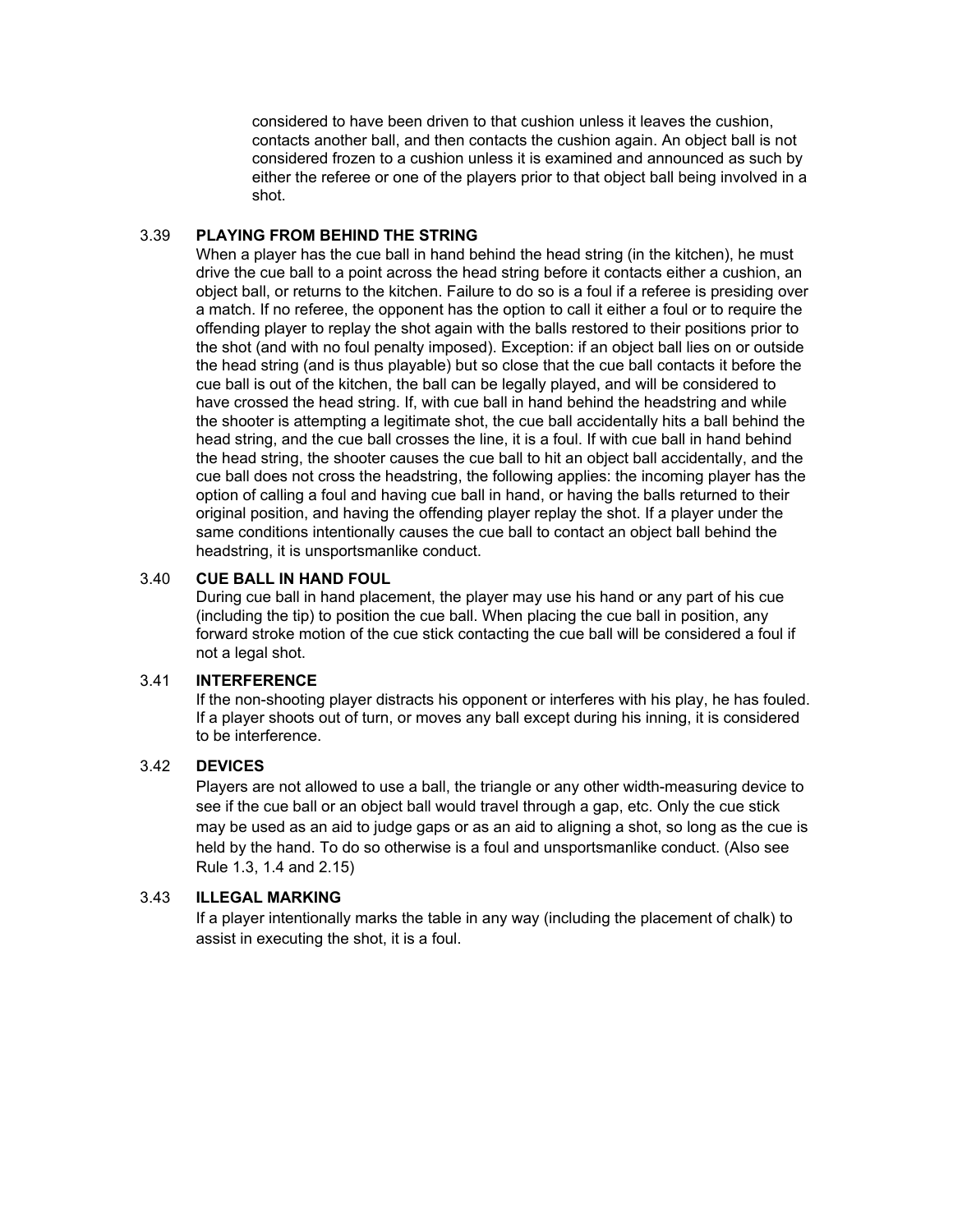#### **SUPPLEMENTAL RULES**

The following are rules that are referred to within the General Rules of Pocket Billiards above. For the complete World Standardized Rules, please consider *Billiards: The Official Rules and Records Book*, published by the Billiard Congress of America.

#### 1.3 **USE OF EQUIPMENT**

Players may not use equipment or accessory items for purposes or in a manner other than those for which the items were intended (refer to rules 3.42 and 3.43). For example, powder containers, chalk cubes, etc., may not be used to prop up a mechanical bridge (or natural hand bridge); no more than two mechanical bridges may be used at one time, nor may they be used to support anything other than the cue shaft. Extra or out-of-play balls may not be used by players to check clearance or for any other reason (except to lag for break); the triangle may be employed to ascertain whether a ball is in the rack when a match is unofficiated and the table has not been pencil marked around the triangle area. (Also see 2.13)

#### 1.4 **EQUIPMENT RESTRICTIONS**

Players may use chalk, powder, mechanical bridge(s) and cue(s) of their choice or design. However, tournament officials may restrict a player if he attempts action that is disruptive of either the house equipment or normal competitive conditions. As examples, a player may: be restrained from using red chalk on green cloth; be advised not to use powder in such an excessive fashion as to unduly affect the balls or table cloth; and be barred from using a cue with a noise-making device that is clearly disruptive to other competitors. (Also see 2.15)

## 1.16.1 **CUE BALL FOULS ONLY**

When a referee is presiding over a match, it is a foul for a player to touch any ball (cue ball or object ball) with the cue, clothing, body, mechanical bridge or chalk, before, during or after a shot. However, when a referee is not presiding over a game, it is not a foul to accidentally touch stationary balls located between the cue ball and the shooter while in the act of shooting. If such an accident occurs, the player should allow the Tournament Director to restore the object balls to their correct positions. If the player does not allow such a restoration, and a ball set in motion as a normal part of the shot touches such an unrestored ball, or passes partly into a region originally occupied by a disturbed ball, the shot is a foul. In short, if the accident has any effect on the outcome of the shot, it is a foul. In any case, the Tournament Director must be called upon to restore the positions of the disturbed balls as soon as possible, but not during the shot. It is a foul to play another shot before the Tournament Director has restored any accidentally moved balls. At the non-shooting player's option, the disturbed balls will be left in their new positions. In this case, the balls are considered restored, and subsequent contact on them is not a foul. It is still a foul to make any contact with the cue ball whatsoever while it is in play, except for the normal tip-to-ball contact during a shot.

#### 2.3 **REFEREE'S RESPONSIVENESS**

The referee shall be totally responsive to players' inquiries regarding objective data, such as whether a ball will be in the rack, if a ball is in the kitchen, what the count is, how many points are needed for a victory, if a player or his opponent is on a foul, what rule would